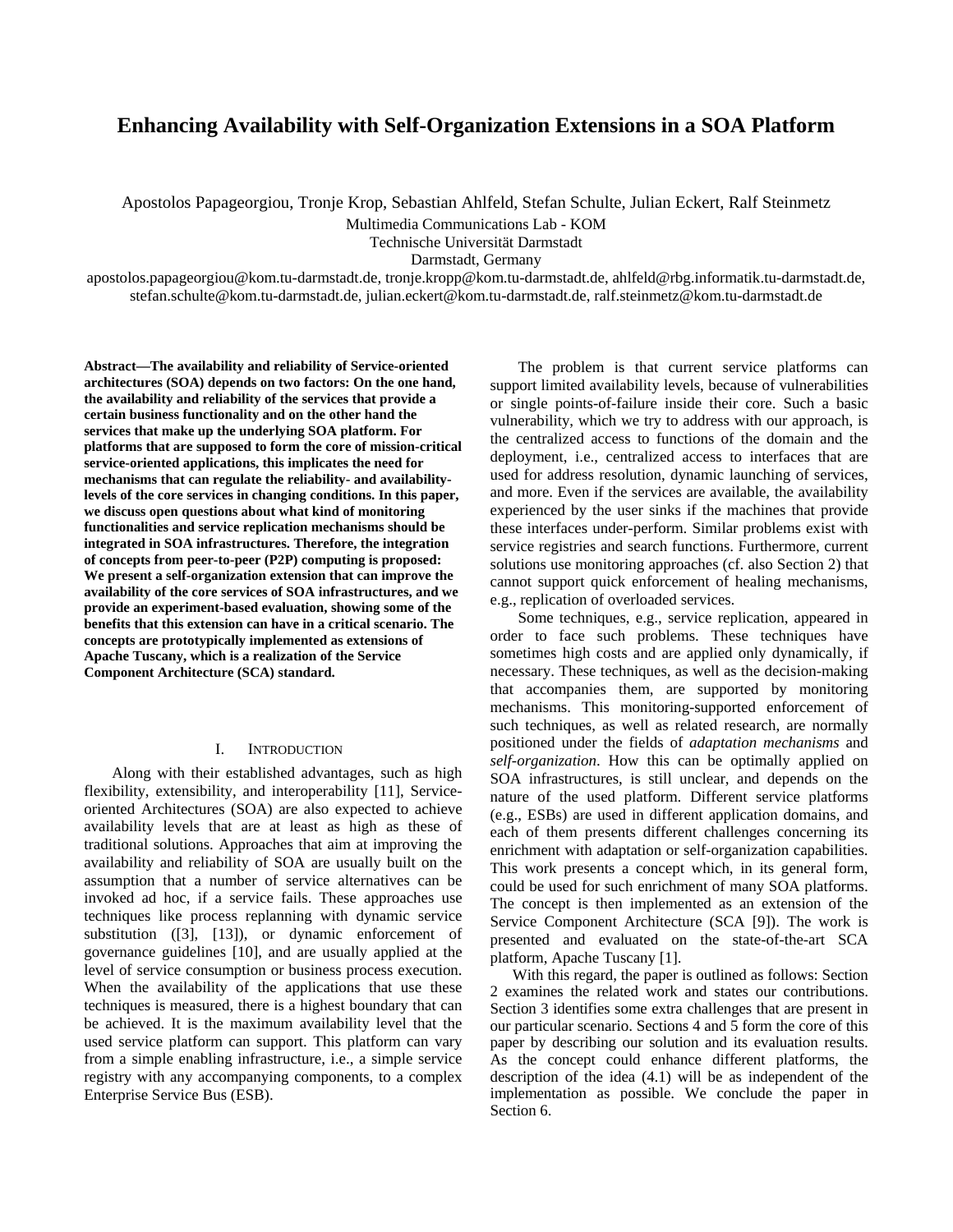# II. RELATED WORK AND CONTRIBUTIONS

We look into related work in three main directions, where we also identify and position the three partial contributions of our work. First, we look at the research towards third-generation, self-adapting service platforms. Second, we see attempts of enhancing service platforms by using peer-to-peer technologies. Last, we examine monitoring aspects of up-to-date service platforms.

Traditionally, there are two approaches for building SOA infrastructures: the *point-to-point integration* and the *huband-spoke* approach [11]. While the first is simpler and more static, the latter includes a service bus and/or other related middleware that dynamically undertakes the routing and addressing of the used services, and the support and transformation of the used protocols. Other functionalities can also be present, letting the hub-and-spoke approach be considered as more advanced and, in essence, as the successor of the point-to-point integration (cf. also [11]). Nevertheless, research in the field of SOA self-adaptation (e.g., [6] and [15]), lets us assume that we are heading for a third generation of SOA infrastructures, in which the service platform, i.e., the service bus with the accompanying middleware, will offer even more automation and further functionalities, namely integrated monitoring, adaptation mechanisms, and more. As the enrichment of service platforms presents different challenges and opportunities depending on the exact paradigm, we contribute in these attempts towards "third-generation" service platforms by presenting an idea of what these extensions should include, and by showing how it is implemented in the case of SCA.

Main intension of the adaptation mechanisms is to keep the QoS above certain limits. A recent survey [7] already placed peer-to-peer mechanisms among the most highly suitable solutions for the substrate of future service platforms that go in the direction of QoS-guarantee and self-adaptation. Approaches that use peer-to-peer mechanisms for the enhancement of service platforms have focused until now either on special-purpose service orchestration [4], or on service discovery and group collaboration [5]. Believing that the enablement of self-adaptation dictates that these mechanisms lie deeper inside the platform and support all or most of the functionalities of a service bus, we contribute by using peer-to-peer mechanisms to distribute the service bus and enhance the availability of the services of an SCA platform. Furthermore, unlike most of such new frameworks, we provide an evaluation scenario and some measurements to demonstrate the availability enhancement.

Aspects of our integrated platform monitoring can be seen as a further contribution of this work, given that almost all state-of-the-art monitoring components of service platforms are not integrated in the platform logic and cannot serve the goal of supporting self-adaptation optimally. Instead, they normally perform centrally-controlled measurements for hardware modules or service invocations. In the next sections it will be further clarified how this differs from our decentralized, event-based, adaptationenabling platform monitoring approach. Strengthening our argument, we mention that almost all theoretical SOA

Maturity Models (e.g., [12]) define 5 possible maturity levels for a SOA and they place the feature of event-based platform monitoring in the maturity level 4. Related studies (e.g., [2]) prove that almost no current SOAs achieve that maturity level, but they rather lie between levels 2 and 3.

# III. FURTHER CHALLENGES OF OUR SCENARIO

The purpose of our extended platform is to serve as the SOA substrate for our project [14], a project that supports the management of disastrous events. In such a scenario, the availability of the services not only needs to be high when the disaster occurs but it is also expected to be suddenly endangered, because of an "explosion" of the system usage at that point. This system usage pattern will be reflected in the test cases of our evaluation in Section 5. We list here how these challenges were translated to *technical challenges* for our platform:

- No single point-of-failure is acceptable for any critical core service.
- Control mechanisms must provide the possibility of defining different, application- or situationdependent algorithms that determine the minimum number of instances of particular services. These algorithms will be designed based on the needed availability levels and the expected usage patterns.
- Consistent and detailed information about the running services is needed in order to provide enhanced control. This means that all services have to be registered with the same procedure before they are started, and there must be mechanisms that find out which services, and how many instances of them are registered / active, and on which nodes.

We have found no approach that addresses exactly our needs (cf. also Section 2). As for the implementation, the extensions that will be presented were necessary also because of the following *lacking capabilities,* which are absent from many platforms other than Apache Tuscany:

- The platform enables the development of distributed applications but it is almost impossible to distribute all the core modules in the way that our challenges dictate. Normally, the Tuscany domain and deployment service is centralized and it also lacks many of the desired capabilities and functionalities that we mentioned.
- There are no service monitoring mechanisms that could support self-organization or absolute control of service instances. The monitoring modules have another meaning and a different functionality than the one we will provide. This difference will be further explained in the next sections.
- There are no replication or maintenance mechanisms for the internal application services.

## IV. OUR SERVICE PLATFORM AVAILABILITY EXTENSIONS

With regard to the described challenges, we present in this section a generally applicable idea of how they could be faced inside a service platform, and then we briefly describe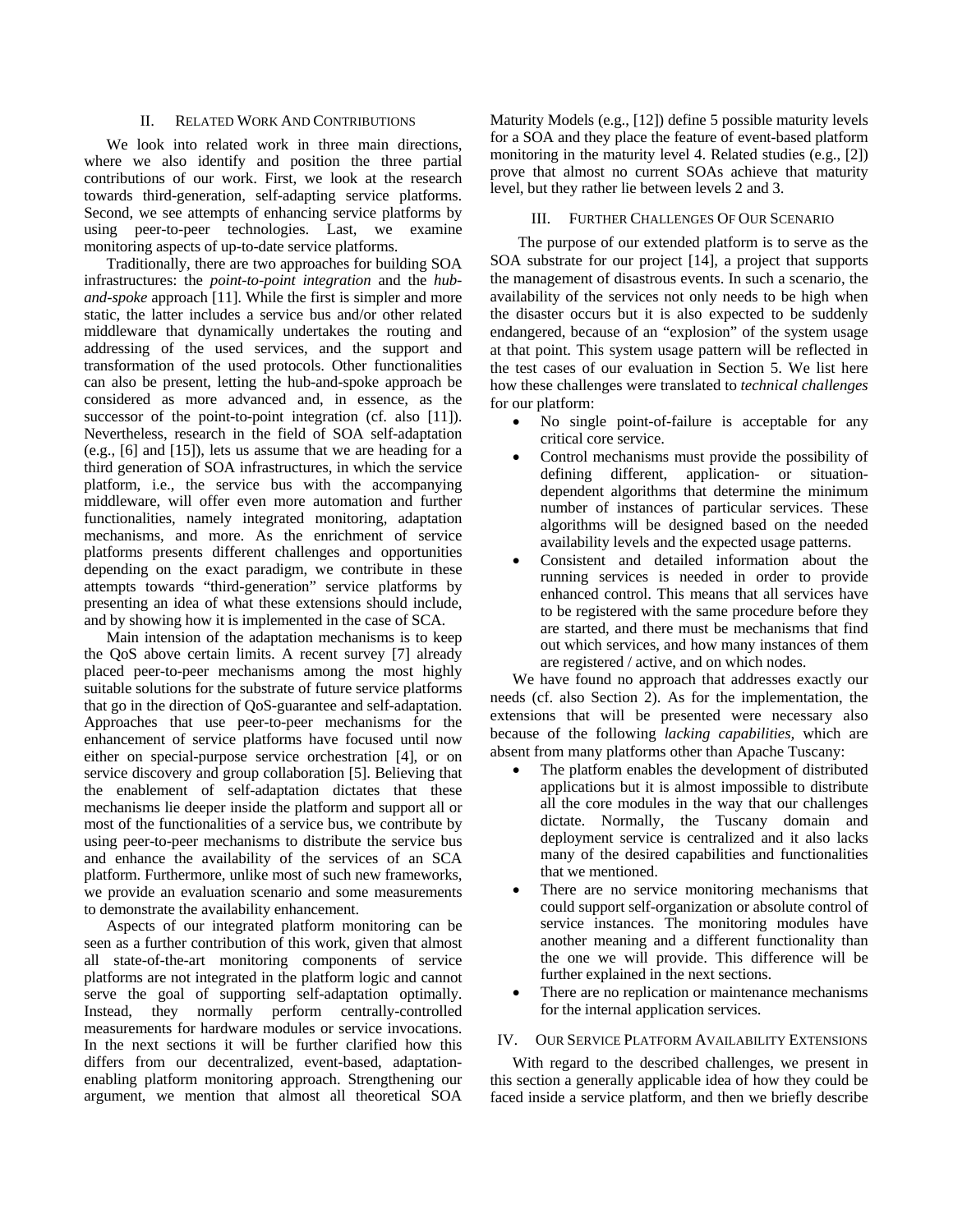how we implemented most parts of the concept by modifying the Apache Tuscany service platform.

#### *A. Concept*

We define as *core parts* of the service platform those parts that are responsible for the main platform functionalities, as we mentioned them in Section 2 (registry mechanisms, address resolution, service deployment etc.). Our main idea was to re-define the core parts so that:

- They are distributed, consisting of many cooperating instances, supporting fault-tolerance in the classical p2p manner, i.e., being able to operate despite the unavailability of some instances.
- They offer an extended set of functionalities that enable self-organization/adaptation mechanisms and support the fulfillment of our availability requirements.
- All the extended functionalities are offered through the interfaces of a p2p overlay, so that no centralized parts of the service bus have to be addressed.

The choice of p2p is driven by our striving for faulttolerance. The failure of peer nodes, where instances are running in order to provide core mechanisms, will now not mean that the mechanisms will not be available any more. At the same time, a flexible cooperation of the core part instances is needed. Few technologies can support this faulttolerance and this cooperation as good as p2p. On this basis we designed a platform where all participating nodes, i.e., all providers/consumers of application-level services, can also carry instances of core parts, participating in a common p2p network that connects their core part instances (Fig. 1). We re-define, extend and distribute four core parts, while a lot of accompanying platform parts/functionalities are abstracted in our concept and "borrowed" from the used platform in our implementation. A description of these four core parts follows, focusing on the features that are normally absent in current solutions, like Apache Tuscany.

Our distributed *domain service* is addressable through the overlay (so that one instance of it may be enough) and offers the extended possibility of returning multiple endpoints to service-lookups. This will support the usage of service replicas that will be generated by our self-organization mechanisms, as well as a more reliable address resolution, given that any node may be able to perform this resolution. The service registry can also be seen as part of the domain service and it has the form of a distributed database with its entries being transparently and redundantly distributed among those nodes that carry domain service instances.

Our distributed *deployment service* enables the local or remote starting/stopping of services. It is assumed that the services save their resources when they are registered in the domain and that these resources are enough in order to start/replicate them on other nodes. Nodes also use the deployment service in order to register themselves as capable of hosting particular services.

Our distributed *system manager* takes care of pre-defined numbers of instances of other core services and offers additional interfaces for system information that is important to other core parts, especially to the platform monitor.



Figure 1. Overview of the p2p-based distribution of the core parts

Our distributed *platform monitor* has major differences from usual service monitoring components or tools. Its goal is to support adaptation, so it engages the event stream processing concept [8] and a push-approach for (developerdefined) monitoring events, rather than a database where simple observations are stored. Furthermore, it is integrated in the platform logic, so that no direct or indirect interaction with the monitored services or their "callers" is needed in order to gather information about the service calls. In the evaluation scenario, we will see an exemplary usage of the monitor that would not be achievable with other approaches.

## *B. Design and Implementation*

All these conceptual extensions pose new challenges when it comes to their implementation as extensions of existing service platforms like Tuscany. For example, some features can be added "on-top" while others may present incompatibilities with existing mechanisms. We distinguish 3 approaches for enhancing the service platform with new features, which are generally valid when it comes to middleware enhancement:

- As *new platform modules*, i.e., developed and built additionally to the existing modules of the platform.
- As *external libraries*, which can be either specialpurpose libraries, i.e., software developed for these extensions, or ready, possibly third-party, software.
- As *modifications in the core* of existing platform modules, when incompatibilities appear.

Before listing what we implemented in these three directions, we present in Fig. 2 a compact SCA representation of a node of our modified platform, providing a view of the interrelations of the core parts of the service platform, as well as their relation to the p2p overlay and the normal application components.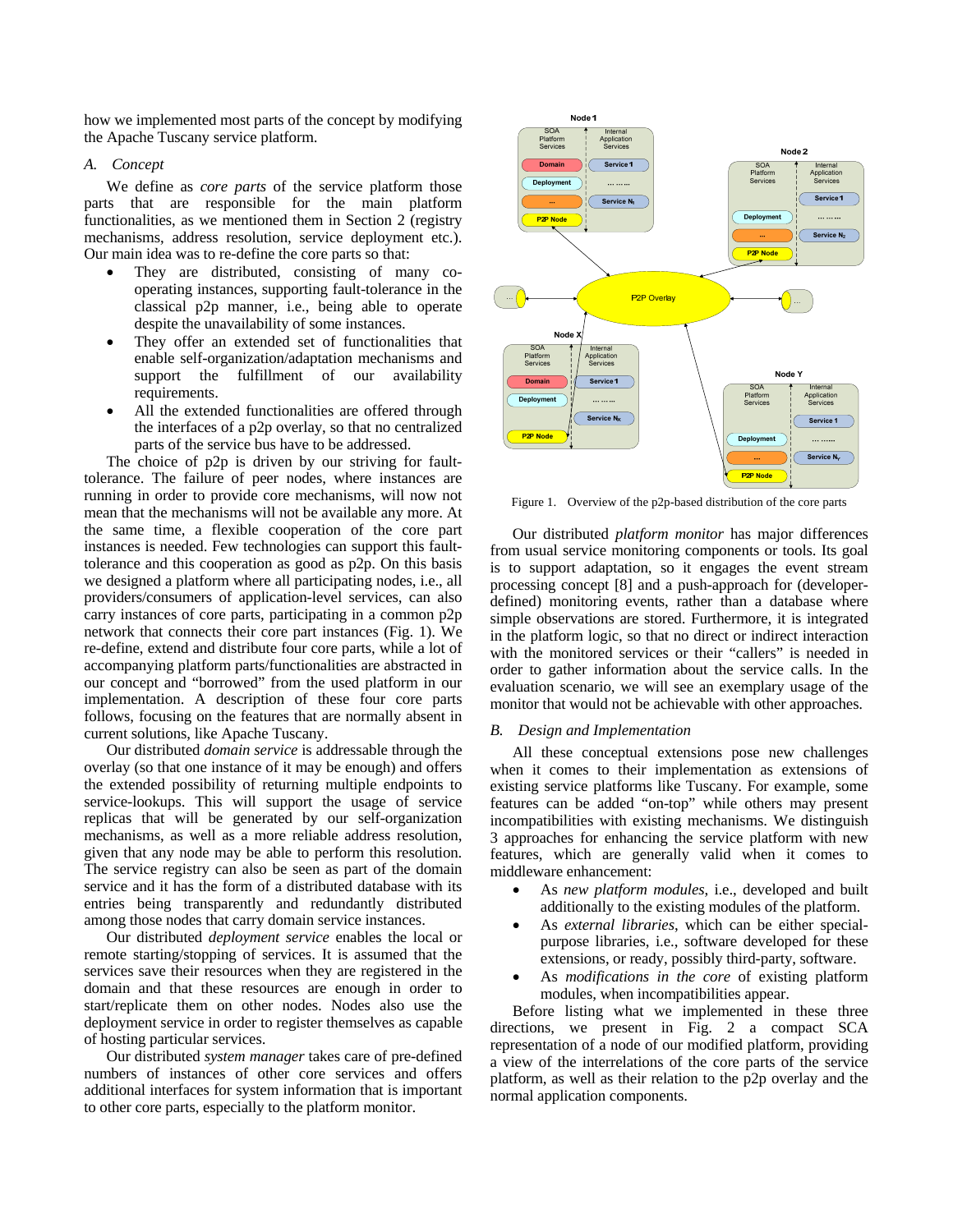

Figure 2. Component interrelations in a node of the modified platform

We had to define a new node type, the *CoreNode*, which merges an SCA node with a p2p node. While the extended domain, deployment, and system manager are based directly on the p2p node, the platform monitor is built on the (modified) service invocation mechanisms of the platform, enabling the binding of queries (posed by any monitoring component) to particular services, in order to retrieve the data that he needs about the corresponding service invocations. This is again compactly depicted in Fig. 3.

Further design and implementation details of our platform extensions, such as UML diagrams, are out of scope, while the API of each core part corresponds to the functionalities described in section IV.A. We give here just an overview of the implementation with regard to the three categories that we distinguished in this section:

• *New platform modules:* The module that defines the CoreNode and includes the implementations for the deployment and the system manager instances is the "distributed-core". It is implemented as a new module but depends on some core modifications, as well as on an external library for the p2p overlay. The "platform-monitor" is also a new module, also depending on core modifications and on an external library for the event stream processing.



Figure 3. Adaptation-enabling event processing of the platform monitor

- *External libraries:* "freepastry" is used for the p2p overlay and "esper" for the event stream processing. Both are third-party, open-source libraries.
- Core modifications: The Tuscany module "core" was modified in order to implement our domain instances. Inside the "assembly" module of the core, we had to modify the runtime component implementation. Some other modules, e.g., the "java-runtime-implementation", also had to be modified in order to support dynamic invocation and other features needed by our modified platform.

#### V. EVALUATION

In order to evaluate our approach, we define a specific scenario that was related to our project, and compare our approach with a release version of the used platform. Of course, specific adaptation mechanisms should be compared to related approaches that could potentially enrich the same service platforms. Unfortunately, such general comparisons do not seem to be applicable at the moment, and remain subject of future work. Still, Apache Tuscany is a state-ofthe-art SCA platform, and comparisons with it appear to be in our case more interesting than any other scenario.

The experiments that are based on our modified platform are such that as many new features as possible can be evaluated. Nevertheless, they are limited to include only some capabilities. We condense many functions into two main capabilities that we will use in our experiments. It is necessary to describe now these two capabilities:

- *Interest Registration*: Any component can register itself as "interested" in an SCA service, saving at the same time its queries, determining this way what kind of data the software sensors will be sending to it and when. Such components contain "actors", which enforce reactions under certain circumstances.
- *Service Instance Control Mechanism (SICM)*: The deployment instances offer to other components the possibility of retrieving the number of running instances of a particular SCA service, as well as the addresses of the nodes that could host further instances. The SICM builds on these capabilities and can be used by any component in order to define a minimum number of instances of a service that should be running. This "requirement" is saved, so that failures of hosting nodes lead to the starting of instances of the service on other candidate nodes.

#### *A. Evaluation Scenario*

Internal services of our application are expected to be suddenly invoked with an increasing frequency when a disaster occurs or later when the emergency level of the situation is set higher by the involved organizations. With this regard, we chose an example service, and implemented external clients that invoke it with the pattern shown in Fig. 4. There, we see also how a linear increase of users leads to an exponential increase of erroneous service invocations, i.e., to decreased availability levels. The test-clients record errors when no response is received or when a timeout is overridden. More details will be understood in section 5-B.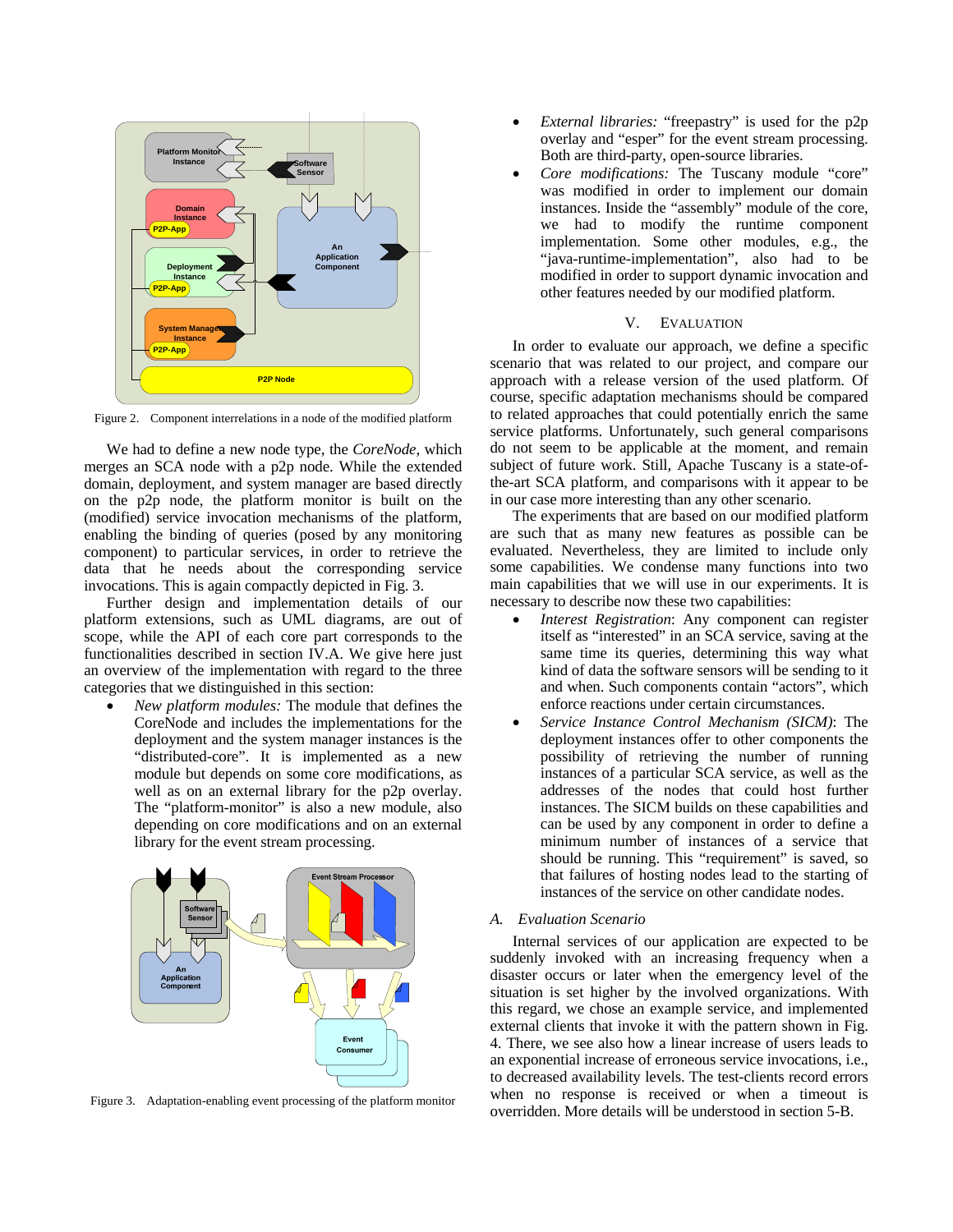With  $N_t(x)$  denoting the number of occurrences of x in the last t seconds, we define as *availability* of S for our scenario the value

$$
A = \frac{N_{10}(\text{successful invocations of S})}{N_{10}(\text{invocations of S})} \times 100\%
$$

and we measure it over time for the following four experimental cases:

- *Exp1*: An instance of S is running on the Apache Tuscany release platform.
- *Exp2*: Three instances of S were running on the Apache Tuscany release platform and the invocations were equally distributed to them. The number of instances (3) was chosen empirically, so that it could almost always satisfy the given invocations' curve (Fig.4). For this case, as well as for the next two cases, the distribution of the invocations among the instances was simulated, and not automated. This is safe because the load balancing is irrelevant to the results that we present, though it would, of course, be interesting to test with different balancing of the invocations.
- *Exp3*: An instance of S is running on our extended platform, the deployment instance of a node (more nodes could be used for fail-safety) registers itself as interested in S, with a query for retrieving the number of users of S each second. The deployment instance (more precisely its "actor" upon the retrieved data) has the following simple logic: use the SICM to add an instance every time that the load of S exceeds a limit. This limit was chosen in our case so that, for the given input of fig. 4, the mechanism is started almost every minute.
- *Exp4*: As in *Exp3*, with the difference that the SICM now doubles the number of instances every time it is triggered. With these two different configurations, we show the flexibility of the freely defined adaptation logic, indicating how our framework can easily integrate application-dependent logic in order to be optimally exploited in different systems. Obviously, the choice of this logic affects the results.



Figure 4. Experimental service invocation pattern



Figure 5. Measured availability

# *B. Evaluation Results*

Fig. 5 and Fig. 6 present the evaluation results based on the four experiments that we described. Although the results have been obtained from an example service, which can be either an internal application service or a core platform service (e.g., an instance of the deployment service), it is obvious that this does not harm generality. Similar effects would be noticed for almost any service, maybe with a slightly modified invocation pattern. These evaluation results intend to show some enhancements of a platform in particular scenarios and are not to be seen as a direct and complete comparison. Furthermore, the results only show the benefits of the mechanisms described in 5-A, which are based on our extended concept. Further benefits of our solution that we described earlier and relate to the p2p-based fault-tolerance of the core parts are not included in these experiments and are not mirrored in the results.

The results for Exp1 prove that the availability of a service sinks when the number of users increases rapidly. The same effect is slightly noticeable even in the case of the second experiment that is based on the original Tuscany platform, namely Exp2, although the number of service instances was manually chosen in order to satisfy the given input. The decrease of the availability level is in that case slow and trivial, though steady. If the number of users would grow further, then the number of service instances would not be able to satisfy them any more, and an effect similar to that observed in the case of Exp1 would appear. Even if the maximum load that can be expected for a service is known from the beginning, excluding this way the possibility of such effects to appear, the usage of many instances from the beginning can lead to a big waste of resources. In scenarios like ours, where the service usage explosion is expected to happen suddenly but also rarely, this waste will be ongoing during most of the time.

Contrary to Exp1 and Exp2, the number of service instances during the experiments Exp3 and Exp4 is adapted to the service load, maintaining high availability levels without wasting resources. Fig. 6 shows the effect of service instance control. The component that uses the extended mechanisms in order to perform this control is (implicitly) informed – in this case every ca. 1 minute – by the platform monitor that the availability is sinking. Accordingly, further